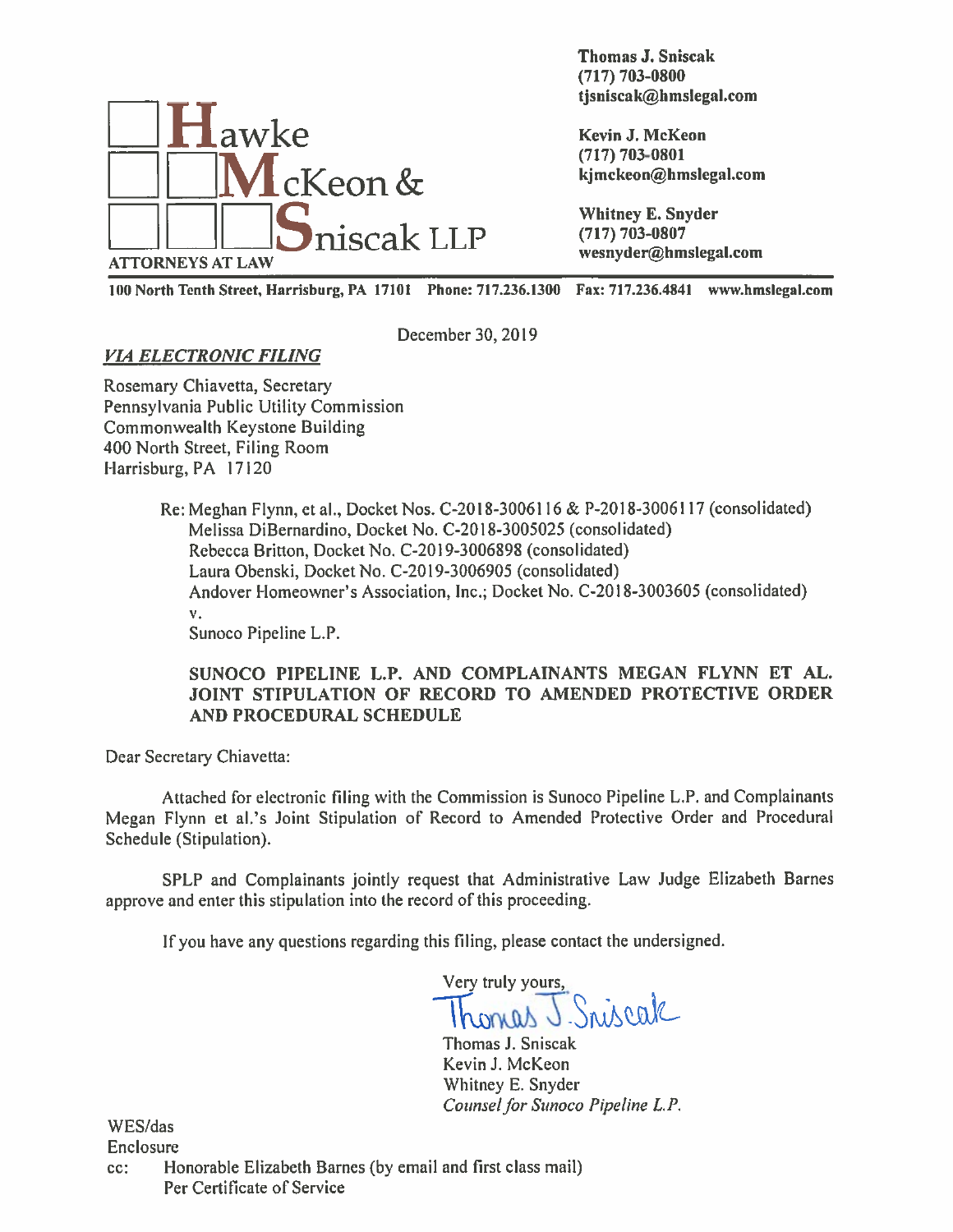#### BEFORE THE PENNSYLVANIA PUBLIC UTILITY COMMISSION

| MEGHAN FLYNN et al.                                                                                                | $\ddot{\phantom{a}}$ | Docket Nos. C-2018-3006116 (consolidated)<br>P-2018-3006117                                                                                                                  |
|--------------------------------------------------------------------------------------------------------------------|----------------------|------------------------------------------------------------------------------------------------------------------------------------------------------------------------------|
| MELISSA DIBERNARDINO<br><b>REBECCA BRITTON</b><br><b>LAURA OBENSKI</b><br>ANDOVER HOMEOWNER'S<br>ASSOCIATION, INC. | ÷.                   | Docket No. C-2018-3005025 (consolidated)<br>Docket No. C-2019-3006898 (consolidated)<br>Docket No. C-2019-3006905 (consolidated)<br>Docket No. C-2018-3003605 (consolidated) |

V.

SUNOCO PIPELINE L.P.

Stipulation of Record to Amended Protective Order and Procedural Schedule

Sunoco Pipeline L.P. ("SPLP") and Complainants Megan Flynn et al. at PUC Docket C-

2018-3006116 ("Complainants") by and through undersigned counsel jointly agree to the below

stipulations regarding terms and conditions of Complainants' access to certain information and

procedure for submission of materials to the Commission and the Administrative Law Judge.

("Stipulation"):

- 1. Solely for purposes of preparing expert testimony in this proceeding, SPLP will allow Complainants' expert, Dr. Mehrooz Zaman2adeh and the following associates at Matergenics, Anil Kumar, Chikcrim, Edward Larkin, George Bayer and Erik Lahti, (collectively and individually "Reviewers") during in person review sessions conducted in accordance with the Amended Protective Order in this proceeding, to take notes ("ESM Notes") of such portions Complainants expert will designate of certain Extremely Sensitive Materials ("ESM") described in Paragraph 2 of this Stipulation. Except as expressly set forth in this Stipulation, ESM shall continue to be governed by the Amended Protective Order entered in this proceeding.
- 2. The ESM to which this Stipulation applies are:
	- a. Narrative Interrogatory Responses to Flynn Set 1, Nos. 5-7.
	- b. Sunoco Logistics Pipeline Integrity Management Plan; SPLP00007O94- SPLP00007 161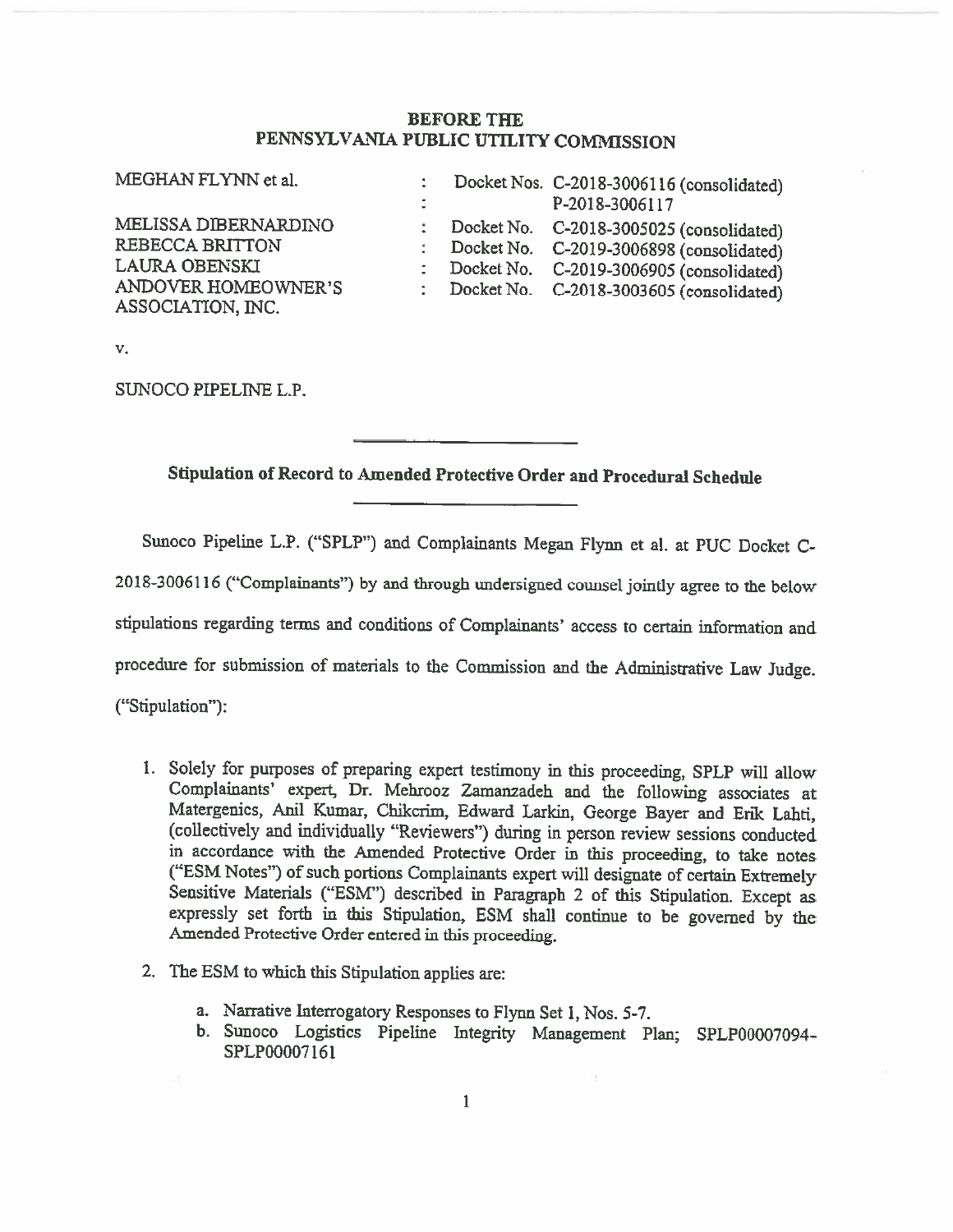- c. Energy Transfer Pipeline Integrity Management Plan; 5PLP00007034- SPLP00007O93.
- d. Appendices to Energy Transfer Pipeline Integrity Management Plan; SPLP0003 1 808-SPLP000321O9.
- e. 2013 Mariner East Hazard Assessment; SPLP0003 I 198-SPLP0003 1253.
- f. 2017 ME2 Hazard Assessment; SPLP0003 1254-SPLP0003 1319.
- g. <sup>2018</sup> Hazard Assessment of Re-route of ME2 Pipeline; SPLP0003 1320- SPLP0003 1354.
- h. 2018 Butane Spill Assessment; SPLP0003 13 55-SPLP0003 1449.
- i. Sunoco Logistics Risk Model Workbook SPLP0003145O-SPLP0003152I.

SPLP hereby affirms that the ESM identified above comprises the entirety of ESM materials that it has produced in discovery during this proceeding to date.

- 3. Complainants Reviewers shall identify by bates range the portions of the ESM in Paragraph 2 that are necessary to presentation of their case, and provide this designation to SPLP <sup>24</sup> hours in advance of any in-person review session pursuant to the terms of the Amended Protective Order or as otherwise agreed by counsel for Complainants and SPLP.
- 4. At any such session, handwritten notes ("ESM Notes") on standard letter sized paper may be made by the Reviewers. At the conclusion of any review session, all ESM Notes shall be provided to SPLP's review proctor. SPLP's counsel may designate redactions of the ESM Notes as it deems necessary to protect ESM. Any disputes over the redactions shall immediately be addressed with the Administrative Law Judge via telephone. SPLP shall retain <sup>a</sup> copy of the ESM Notes. SPLP does not waive its right to <sup>a</sup> hearing on the confidentiality level of any ESM Notes.
- 5. ESM Notes are subject to the Amended Protective Order in this proceeding and shall be treated as ESM except that, after the review and copying described above, Reviewers may retain the original and make copies of ESM Notes as described below and only for the limited purpose of preparing expert testimony or exhibits to be submitted in the proceeding. All ESM Notes shall contain the following watermark or footer:

EXTREMELY SENSITIVE MATERIALS, CONFIDENTIAL SECURITY INFORMATION NOT SUBJECT TO DISCLOSURE TO THIRD PARTIES UNDER THE PROVISIONS AND PROCEDURES SPECIFIED IN THE AMENDED PROTECTIVE ORDER AT CONSLOLIDATED PUC DOCKET C-2018-3006116 ET.AL., AND THE PUBLIC UTILITY CONFIDENTIAL SECURITY INFORMATION DISCLOSURE PROTECTION ACT (35 P.S. § 2141.1 TO 2141.6) AND THE PUC'S REGULATIONS IMPLEMENTING SUCH ACT AT 52 PA. CODE §§ 102.1 - 102.4.

- 6. Reviewers shall not share or otherwise disclose ESM Notes with or to anyone other than Reviewers and SPLP 's counsel or proctor representatives.
- 7. All ESM Notes in Reviewers' possession shall be stored securely as follows: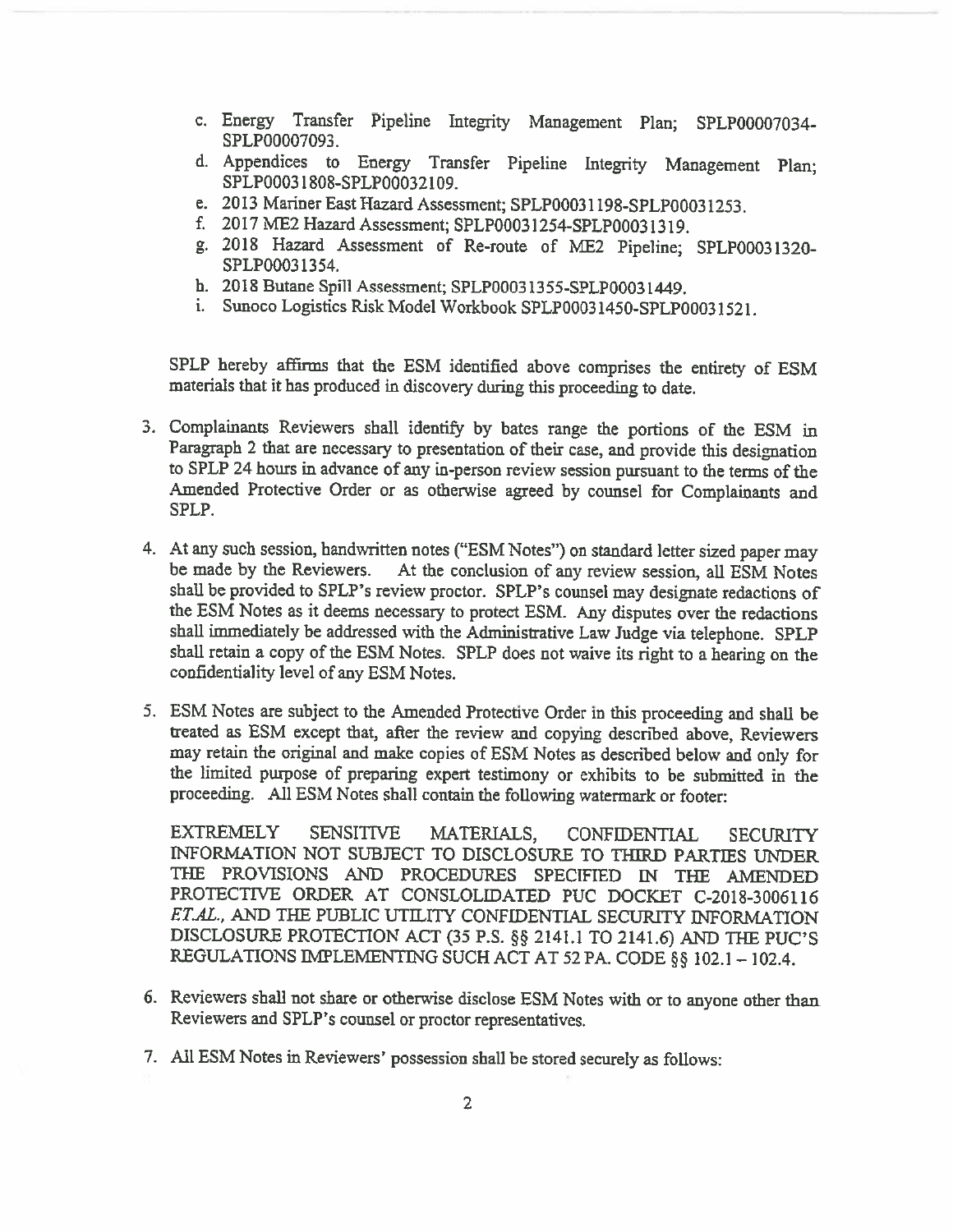- a. Only original handwritten paper notes and copies thereof shall be stored by Reviewers in <sup>a</sup> safe or other secure locked location to which only Reviewers have access.
- b. Reviewers shall not electronically reproduce (other than for copying as described above), mail or otherwise electronically transmit ESM Notes.
- 8. All ESM Notes shall be destroyed in accordance with Paragraph <sup>19</sup> of the Amended Protective Order.
- 9. If Complainants want to include any ESM in Paragraph <sup>2</sup> as an exhibit to testimony, Complainants counsel will inform SPLP's counsel of each document to be included. SPLP will include the designated ESM as part of its exhibits when it submits its testimony.
- 10. Complainants shall, on the dates that their Direct and Rebuttal testimony are due, serve only SPLP's counsel with their testimony and exhibits via a secure link that SPLP's counsel will provide. Complainants' shall, in their testimony, indicate any portions of the testimony that are Confidential, Highly Confidential or ESM by highlighting such portion of their testimony in yellow. SPLP shall have four days' to review confidentiality designations and modify such designations as necessary as well as add appropriate markings on the documents pursuant to the Amended Protective Order. Within four days ofreceipt of the testimony, SPLP shall:
	- a. provide <sup>a</sup> redacted, public version of the testimony to Complainants' counsel for electronic service on the parties to this proceeding as well as any public exhibits;
	- b. serve counsel that are eligible reviewing representatives pursuant to the Amended Protective Order that have executed an NDA to the Amended Protective Order and the Administrative Law Judge any versions of testimony or exhibits containing Confidential or Highly Confidential Materials;
	- c. serve the Administrative Law Judge with any testimony or exhibits containing or discussing Highly Confidential, Confidential, or ESM; and

<sup>&</sup>lt;sup>1</sup> Provision to other parties in the proceeding of Complainants' testimony four days after the deadline is only potentially prejudicial to one party – Range Resources. The testimony schedule in this proceeding only allows for Respondent (SPLP) and intewenors aligned with Respondent to file responsive testimony to Complainants' testimony. June 6, <sup>2019</sup> Procedural Order at Ordering Paragraph 2. Range Resources is the only intervenor aligned with SPLP, and thus the only other party that may file responsive testimony to Complainants' testimony. Counsel for SPLP is authorized to represent that Range Resources does not oppose this provision. Since no other party may ifie responsive testimony to Complainants' testimony, <sup>a</sup> delay of four days in receiving Complainants' testimony is not prejudicial.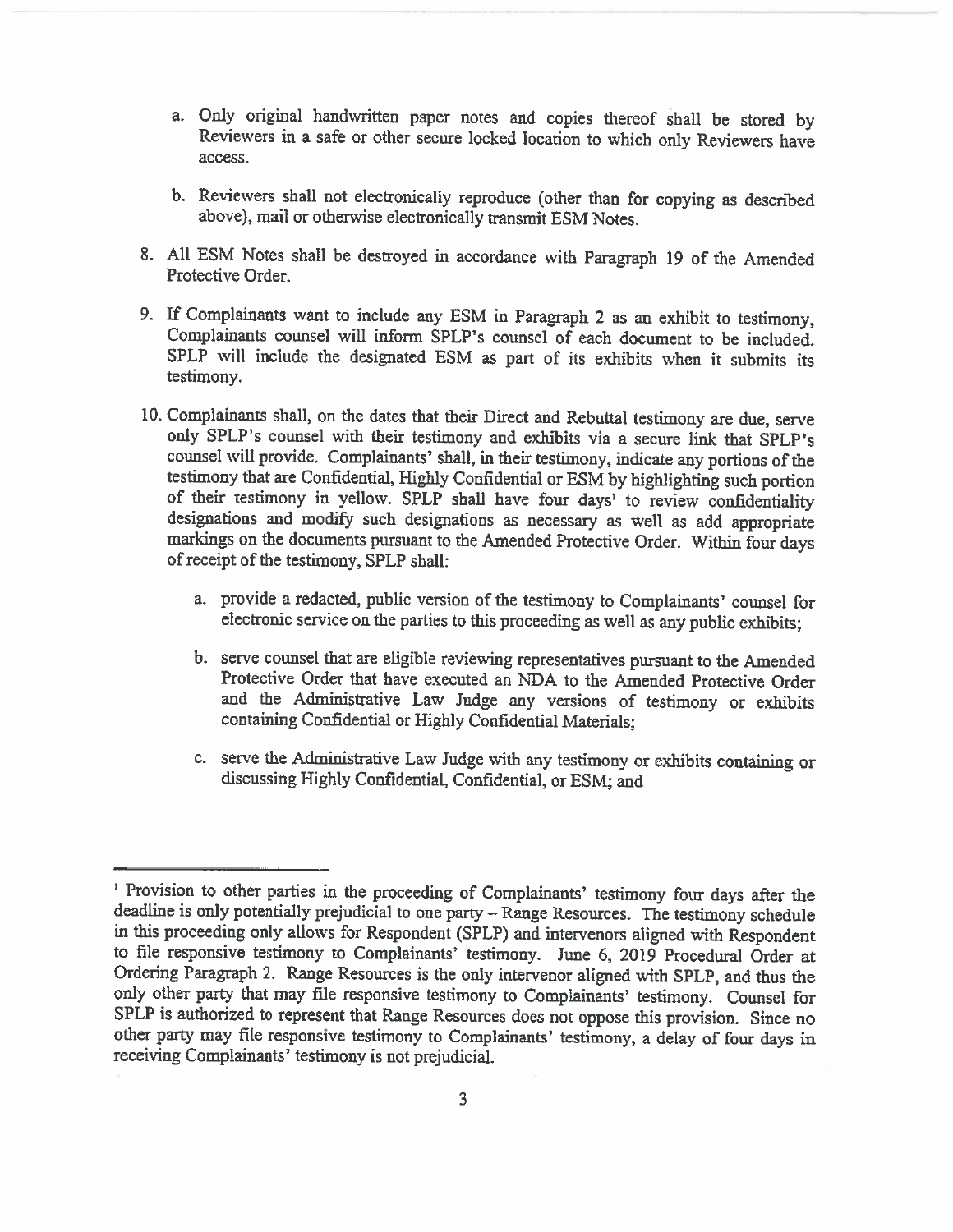- d. Retain for in person review by eligible reviewing representatives pursuant to the Amended Protective Order any testimony or exhibits containing or discussing ESM.
- 11. At hearing, SPLP shall be responsible for copying, transporting, and providing paper copies of Complainants' testimony and exhibits that are Confidential, Highly Confidential or ESM for use at hearing, including copies for the court reporter, Administrative Law Judge, and copies for use by counsel and witnesses at the hearing. Complainants' counsel shall be responsible for providin
- 12. SPLP shall complete post-hearing filing of Complainants' testimony and exhibits that are Confidential, Highly Confidential, or ESM pursuant to <sup>52</sup> Pa. Code § 5.4l2a(d).
- 13. Complainants and SPLP will use best efforts to limit inclusion of ESM in testimony, exhibits, briefs, exceptions, and reply exceptions and to limit on the record discussion of ESM.
- 14. Access to testimony, exhibits, transcripts, briefs, exceptions and reply exceptions containing Confidential, Highly Confidential, or ESM shall be in accordance with the Amended Protective Order.
- 15. Complainants' shall, in their Main and Reply Briefs, indicate any portions of the brief that are Confidential, Highly Confidential or ESM by highlighting such portion of their brief in yellow. Confidentiality designations shall be made based on the confidentiality designations of testimony and exhibits of record. Complainants shall, on the date their Main Brief and Reply Brief is due, serve only SPLP's counsel with briefs for SPLP's counsel to review confidentiality designations and modify such designations as necessary. SPLP's counsel shall, within two days<sup>2</sup> of receipt of Complainants' briefs:
	- a. provide <sup>a</sup> redacted, public version of the brief to Complainants' counsel for electronic service on the parties to this proceeding as well as any public exhibits;
	- b. serve counsel that arc eligible reviewing representatives pursuant to the Amended Protective Order that have executed an NDA to the Amended Protective Order and the Administrative Law Judge any briefs containing Confidential or Flighly Confidential Materials;

<sup>&</sup>lt;sup>2</sup> SPLP believes provision to other parties in the proceeding of Complainants' main brief two days after the deadline is only potentially prejudicial to one party – Range Resources. Range Resources is the only party aligned with SPLP, and thus the only party other than SPLP that should be replying to Complainant's main brief. Responsive briefs are not allowed to reply briefs, so Counsel for SPLP is authorized to represent that Range Resources does not oppose this provision. Since no other party should need to file a reply brief addressing Complainants' main brief, <sup>a</sup> delay of two days in receiving Complainants' main brief is not prejudicial.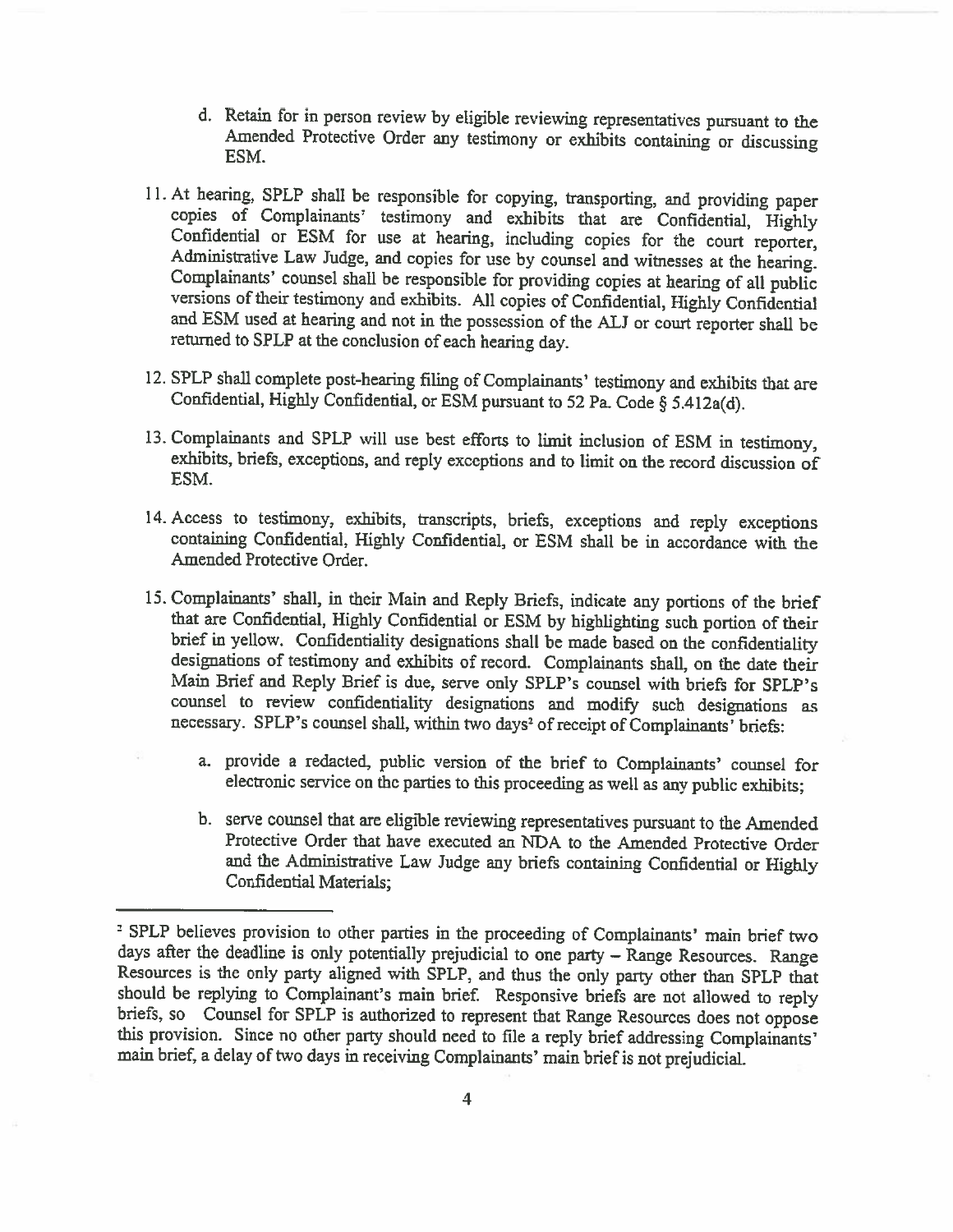- c. serve the Administrative Law Judge with any briefs containing or discussing Highly Confidential, Confidential, or ESM; and
- d. Retain for in person review by eligible reviewing representatives pursuan<sup>t</sup> to the Amcnded Protective Order any briefs containing or discussing ESM.
- 16. Access to versions of the Administrative Law Judge's decision in this matter containing Confidential, Highly Confidential, or ESM shall be pursuan<sup>t</sup> to the Amended Protective Order.
- 17. Once the Administrative Law Judge issues a decision in this matter and if the decision contains ESM or Highly Confidential Materials, SPLP and Complainants shall jointly reques<sup>t</sup> the Commission to:
	- a. extend Complainants' exceptions and reply exceptions periods from <sup>20</sup> days to <sup>60</sup> days for exceptions and <sup>10</sup> days to <sup>30</sup> days for reply exceptions;
	- b. extend for all other parties the exceptions and reply exceptions periods from <sup>20</sup> days to 55 days for exceptions and 10 days to 25 days for reply exceptions;<sup>3</sup>
	- c. allow Complainants and SPLP to utilize the following procedures for filing and service of Complainants' exceptions and/or reply exceptions:
		- i. Complainants' shall, in their exceptions and reply exceptions, indicate any portions of their exceptions and reply exceptions that are Confidential, Highly Confidential or ESM by highlighting such portion of their exceptions and reply exceptions in yellow. Confidentiality designations shall be made based on the confidentiality designations of testimony and exhibits of record. Complainants shall, five days prior to the respective date their exceptions or reply exceptions are due, serve only SPLP's counsel with the exceptions and reply exceptions for SPLP's counsel to review confidentiality designations and modify such designations as necessary.
		- ii. SPLP's counsel shall:
			- 1. one day prior to the date Complainants' exception or reply exceptions are due, provide <sup>a</sup> redacted, public version of the brief to Complainants' counsel for filing and service on the parties to this proceeding as well as any public exhibits;

<sup>&</sup>lt;sup>3</sup> These time extensions combined with the review provisions in subsection c result in the following procedure: All parties must have their exceptions done within the shorter time period, but there are five additional days built into the schedule for the filing of Complainants' exceptions and reply exceptions so that SPLP has time to review these documents for confidentiality status prior to their filing.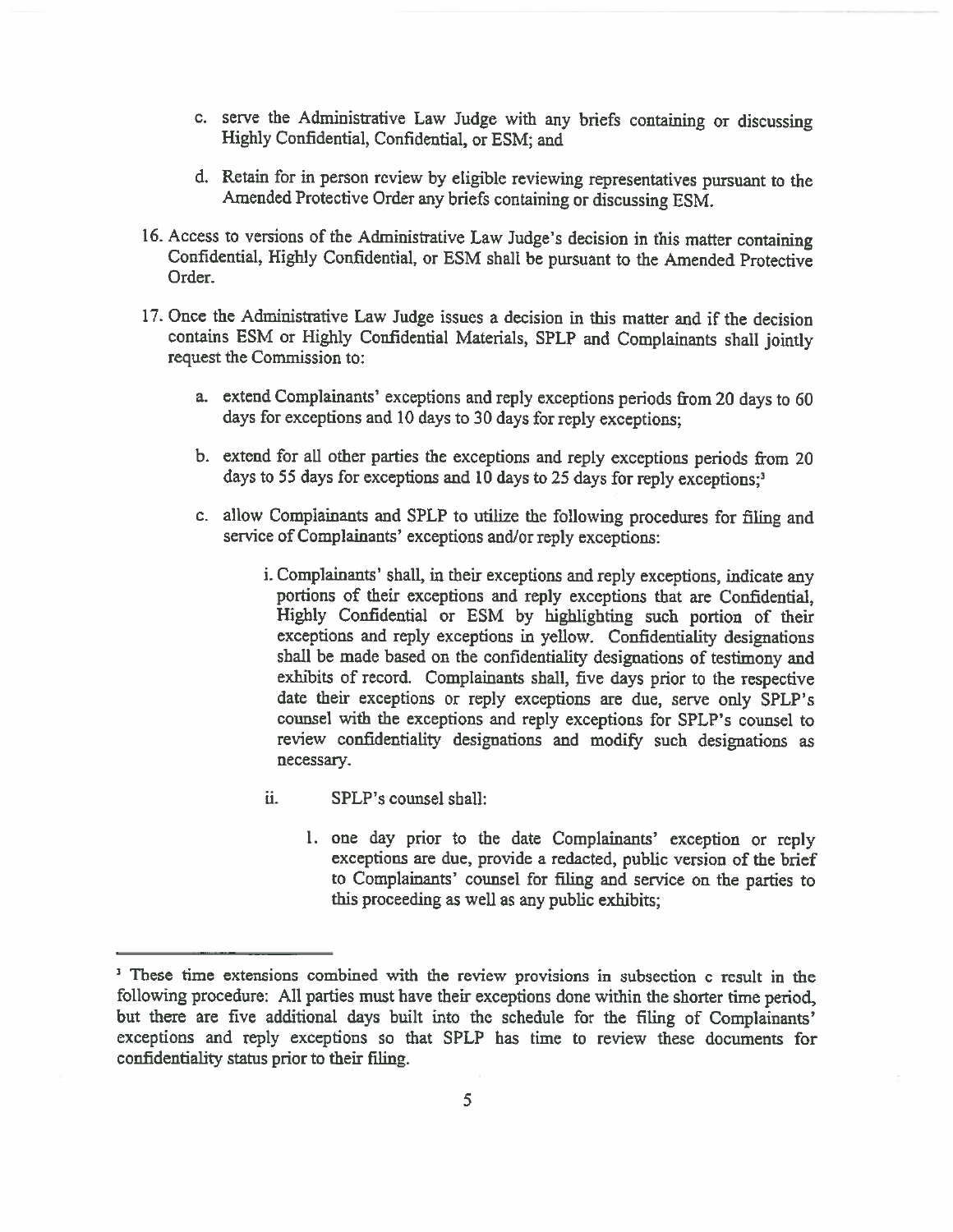- 2. file with the Secretary and serve counsel that are eligible reviewing representatives pursuant to the Amended Protective Order that have executed an NDA to the Amended Protective Order any exceptions or reply exceptions containing Confidential or Highly Confidential Materials:
- 3. serve the Administrative Law Judge with any exceptions or reply exceptions containing or discussing Highly Confidential, Confidential, or ESM; and
- 4. file with the Secretary and retain for in person review by eligible reviewing representatives pursuant to the Amended Protective Order any exceptions or reply exceptions containing or discussing ESM.
- 18. Complainants' withdraw their Motion to Reclassify with prejudice dated November 8, 2019.

Thomas J. Sniscak, Attorney I.D. #33891 Kevin J. McKeon, Attorney I.D. #30428 Whitney E. Snyder, Attorney I.D. #316625 Hawke McKeon & Sniscak, LLP 100 North Tenth Street Harrisburg, PA 17101  $(717)$  236-1300 tjsniscak@hmslegal.com kimckeon@hmslegal.com wesnyder@hmslegal.com

Michael S. Bomstein, Esquire Pinnola & Bomstein Suite 2126 Land Title Building 100 South Broad Street Philadelphia, PA 19110 mbomstein@gmail.com

Counsel for Flynn et al. Complainants

Robert D. Fox, Esq. (PA ID No. 44322) Neil S. Witkes, Esq. (PA ID No. 37653) Diana A. Silva, Esq. (PA ID No. 311083) MANKO GOLD KATCHER & FOX, LLP 401 City Avenue, Suite 901 Bala Cynwyd, PA 19004 Tel: (484) 430 5700 rfox@mankogold.com nwitkes@mankogold.com dsilva@mankogold.com

Counsel for Sunoco Pipeline L.P.

Approved:

Honorable Elizabeth H. Barnes Administrative Law Judge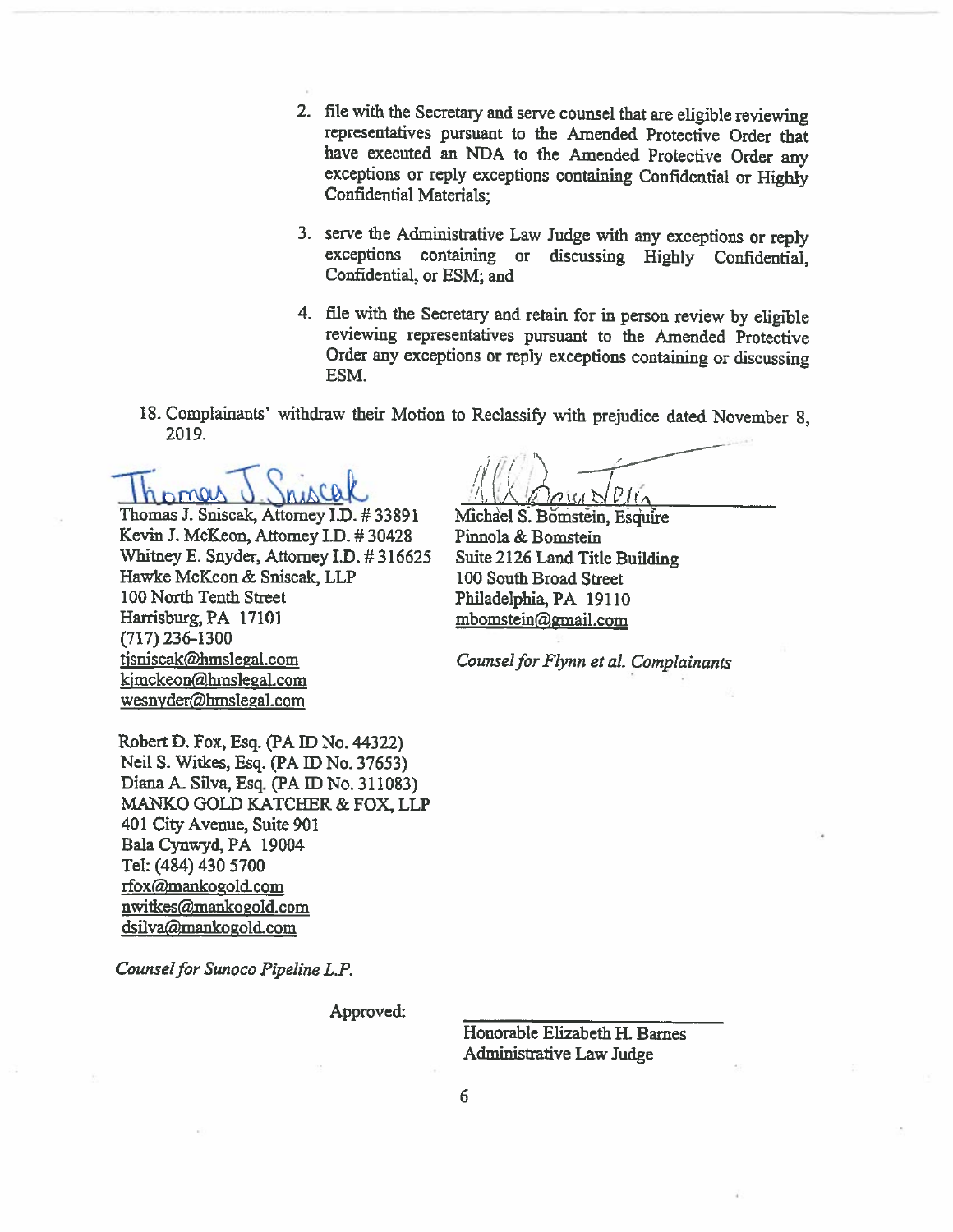#### **CERTIFICATE OF SERVICE**

I hereby certify that I have this day served a true copy of the forgoing document upon the persons listed below in accordance with the requirements of  $\S$  1.54 (relating to service by a party).

## **VIA ELECTRONIC MAIL**

Michael S. Bomstein, Esquire Pinnola & Bomstein Suite 2126 Land Title Building 100 South Broad Street Philadelphia, PA 19110 mbomstein@gmail.com

Counsel for Flynn et al. Complainants

Anthony D. Kanagy, Esquire Garrett P. Lent, Esquire Post & Schell PC 17 North Second Street, 12<sup>th</sup> Floor akanagy@postschell.com glent@postschell.com

Counsel for Intervenor Range Resources - Appalachia LLC

Erin McDowell, Esquire 3000 Town Center Blvd. Canonsburg, PA 15317 emcdowell@rangeresources.com

Counsel for Range Resources Appalachia

Margaret A. Morris, Esquire Reger Rizzo & Darnall LLP Cira Centre, 13<sup>th</sup> Floor 2929 Arch Street Philadelphia, PA 19104 mmorris@regerlaw.com

**Counsel for Intervenors** East Goshen Township and County of Chester

Rich Raiders, Esquire Raiders Law 606 North 5<sup>th</sup> Street Reading, PA 19601 rich@raiderslaw.com

Counsel for Andover Homeowner's Association, Inc.

Vincent M. Pompo Guy A. Donatelli, Esq. 24 East Market St., Box 565 West Chester, PA 19382-0565 vpompo@lambmcerlane.com gdonatelli@lambmcerlane.com

**Counsel for Intervenors** West Whiteland Township, Downingtown Area School District, Rose Tree Media School District

Leah Rotenberg, Esquire Mays, Connard & Rotenberg LLP 1235 Penn Avenue, Suite 202 Wyomissing, PA 19610 rotenberg@mcr-attorneys.com

Counsel for Intervenor Twin Valley School District James R. Flandreau Paul, Flandreau & Berger, LLP 320 W. Front Street Media, PA 19063 jflandreau@pfblaw.com

Counsel for Intervenor Middletown Township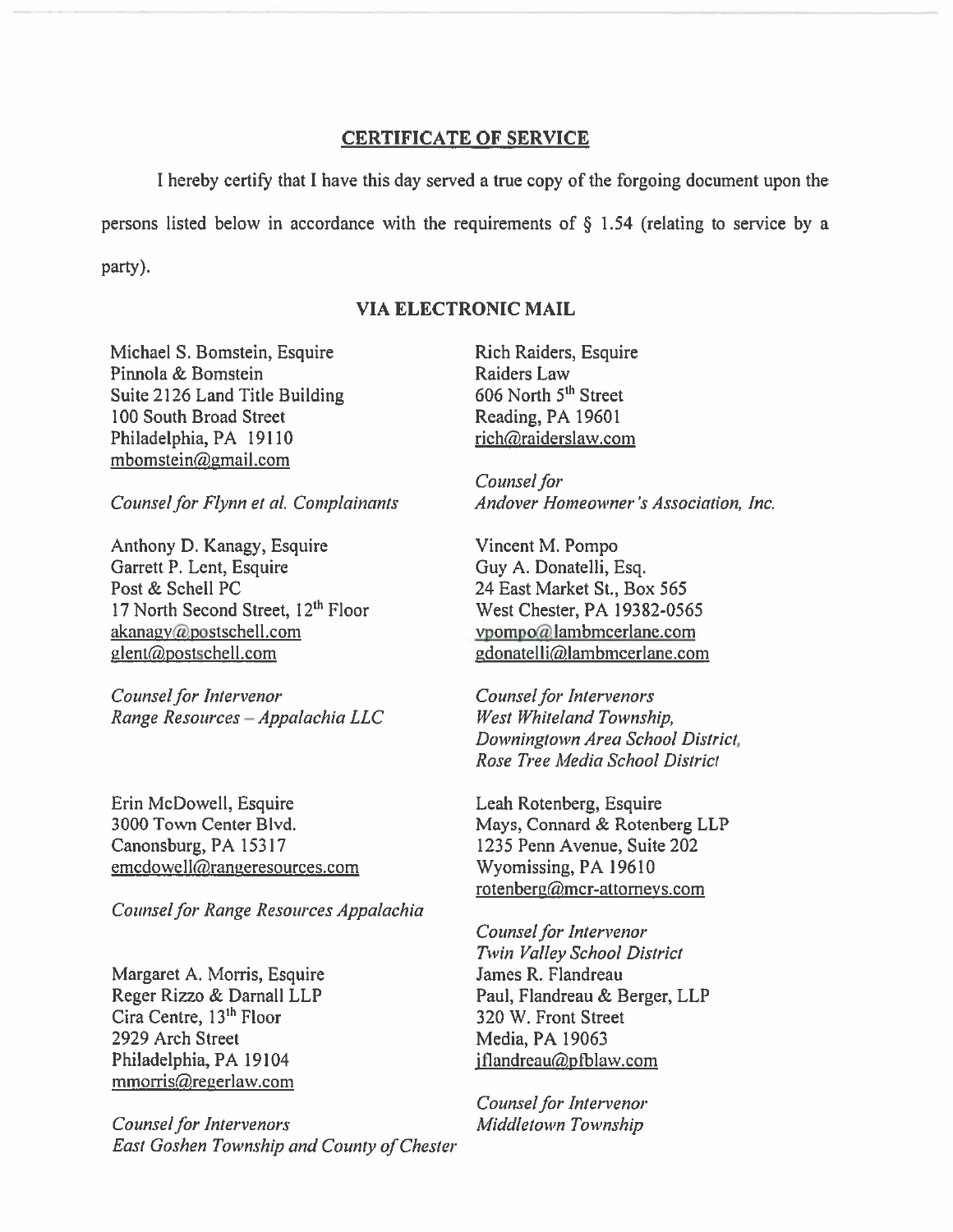Mark L. Freed Joanna Waldron Curtin & Heefner LP 2005 S. Easton Road, Suite 100 Doylestown, PA 18901 mlf@curtinheefner.com jaw@curtinheefner.com

Counsel for Intervenor Uwehian Township

Josh Maxwell Mayor of Downingtown 4 W. Lancaster Avenue Downingtown, PA 19335  $jmaxwell$ @downingtown.org

Pro se Intervenor

James C. Dalton, Esquire Unruh Turner Burke & Frees P.O. Box 515 West Chester, PA 19381-0515 jdalton@utbf.com

Counsel for West Chester Area School District, Chester County, Pennsylvania Virginia Marcille-Kerslake 103 Shoen Road Exton, PA 19341 vkers1akegmai1.com

Pro Se Intervenor

Thomas Casey 1113 Windsor Dr. West Chester, PA 19380  $Tcaseylegal@gmail.com$ 

Pro se Intervenor

Patricia Sons Biswanger, Esquire 217 North Monroe Street Media, PA 19063 patbiswanger@gmail.com

### Counsel for County of Delaware

Melissa DiBernardino 1602 Old Orchard Lane West Chester, PA 19380 lissdibernardino@gmail.com

Pro se Complainant

Joseph Otis Minott, Esquire Alexander G. Bomstein, Esquire Ernest Logan Welde, Esquire Kathryn L. Urbanowicz, Esquire Clean Air Council 135 South 19th Street, Suite 300 Philadelphia, PA 19103 Joe minott@cleanair.org abomstein@cleanair.org  $l$ welde@cleanair.org  $kurbanowicz@cleanair.org$